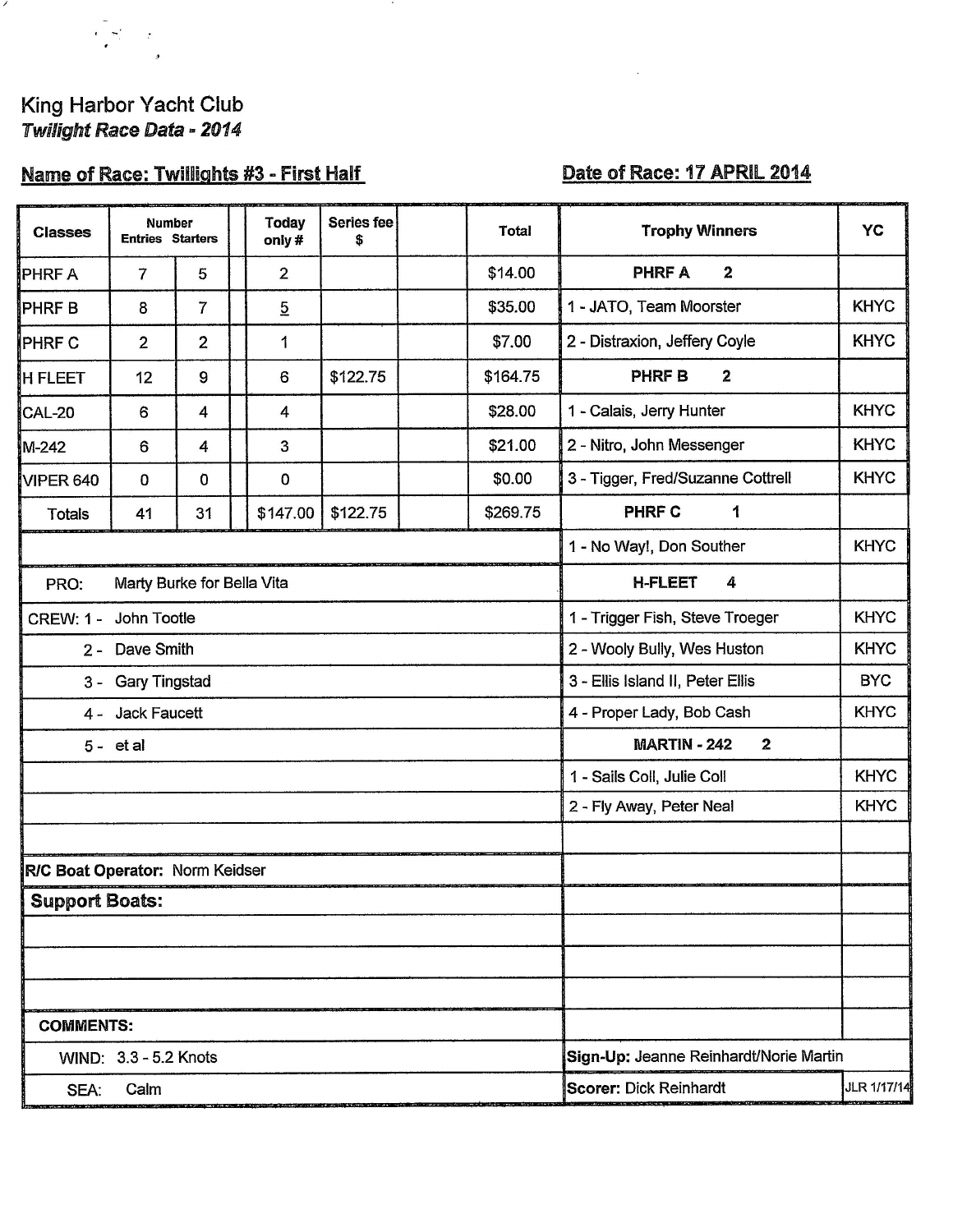#### **2014 KHYC TWILIGHTS First Half - Race #3**

#### **King Harbor Yacht Club**

Race Date: 17 Apr 201

Wind Speed: 4-9 kn

PRO: Marty Burke

|                | Div<br><b>Rank</b>       |       | Sail No. Boat Name      | Owner / Skipper                                           | Rating           | Finish<br><u>Time</u> | <b>Elapsed</b><br><b>Time</b> | Corrected<br><b>Time</b> | Seconds*<br><b>Behind</b> |
|----------------|--------------------------|-------|-------------------------|-----------------------------------------------------------|------------------|-----------------------|-------------------------------|--------------------------|---------------------------|
| PHRF-A         |                          |       |                         | PHRF Time on Distance / Start Time 18:20:00 / Dist.5.20 n |                  |                       | * Time Behind is Sec / Mile   |                          |                           |
|                | 1                        | 7311  | JATO $(*)$              | Team Moorster                                             | 42               | 19:18:41              | 00:58:41                      | 00:55:03                 |                           |
|                | $\mathbf{2}$             | 4417  | DistracXion $\lceil$ ** | Jeffrey Coyle                                             | 36               | 19:18:44              | 00:58:44                      | 00:55:37                 | 7                         |
|                | 3                        | 888   | Huckleberry3            | Jim Murrell                                               | $\boldsymbol{0}$ | 19:16:42              | 00:56:42                      | 00:56:42                 | 19                        |
|                | 4                        | 37    | Blade II $(**)$         | Mick Shlens                                               | $\theta$         | 19:17:38              | 00:57:38                      | 00:57:38                 | 30                        |
|                | 5                        | 50060 | Foil                    | Gordon Leon                                               | $\boldsymbol{0}$ | 19:18:00              | 00:58:00                      | 00:58:00                 | 34                        |
| <b>PHRF-B</b>  |                          |       |                         | PHRF Time on Distance / Start Time 18:25:00 / Dist.5.20 n |                  |                       | * Time Behind is Sec / Mile   |                          |                           |
|                | $\mathbf{1}$             | 46575 | Calais                  | Jerry Hunter                                              | 81               | 19:21:58              | 00:56:58                      | 00:49:57                 |                           |
|                | $\mathbf{2}$             | 97626 | Nitro                   | John Messenger                                            | 84               | 19:23:56              | 00:58:56                      | 00:51:39                 | 20                        |
|                | 3                        | 42757 | Tigger $(*)$            | Fred & Suzanne Cottrell                                   | 84               | 19:24:12              | 00:59:12                      | 00:51:55                 | 23                        |
|                | 4                        | 87309 | Priorities [*]          | Bob Cole                                                  | 99               | 19:27:09              | 01:02:09                      | 00:53:34                 | 42                        |
|                | 5                        | 46192 | H <sub>2</sub> Blue     | Ross Moore                                                | 108              | 19:40:12              | 01:15:12                      | 01:05:50                 | 183                       |
|                | 6                        | 60    | Tensor                  | John Selman                                               | 111              | 19:43:59              | 01:18:59                      | 01:09:22                 | 224                       |
|                | 7                        | 87027 | <b>Flying Dutchma</b>   | Rudy Van Kreuningen                                       | 93               | 19:43:28              | 01:18:28                      | 01:10:24                 | 236                       |
| PHRF-C         |                          |       |                         | PHRF Time on Distance / Start Time 18:30:00 / Dist.3.30 n |                  |                       | * Time Behind is Sec / Mile   |                          |                           |
|                | $\mathbf{1}$             | 28124 | No Way $! (*)$          | Don Souther                                               | 138              | 19:43:20              | 01:13:20                      | 01:05:45                 |                           |
|                | 2                        | 46470 | Velociraptor            | Udo Kolter & Dave Doeh                                    | 138              | 19:44:43              | 01:14:43                      | 01:07:08                 | 25                        |
| <b>Cal 20</b>  |                          |       | One Design              |                                                           |                  |                       |                               |                          |                           |
|                | $\mathbf{1}$             | 438   | Janet Lynn              | Chris Morris                                              |                  |                       |                               |                          |                           |
|                | $\mathbf{2}$             | 15    | Brew Ha Ha              | Mark Kranz & Charles Bri                                  |                  |                       |                               |                          |                           |
|                | 3                        | 50    | Fifty-Fifty             | Brian Johnson                                             |                  |                       |                               |                          |                           |
|                | 4                        | 26    | Obknocous               | Greg Vavrek                                               |                  |                       |                               |                          |                           |
| <b>H-Fleet</b> |                          |       |                         | PHRF Time on Distance / Start Time 18:10:00 / Dist.3.30 n |                  |                       | * Time Behind is Sec / Mile   |                          |                           |
|                | $\mathbf{1}$             | 7026  | <b>Trigger Fish</b>     | Steve Troeger                                             | $-126$           | 19:04:01              | 00:54:01                      | 01:00:57                 |                           |
|                | $\overline{c}$           | 40033 | <b>Wooly Bully</b>      | Wes Huston                                                | $-171$           | 19:04:40              | 00:54:40                      | 01:04:04                 | 57                        |
|                | $\mathfrak{Z}$           | 77103 | Ellis Island II         | J.D.Abecrombe & Casey Sh                                  | 31               | 19:21:55              | 01:11:55                      | 01:10:13                 | 168                       |
|                | $\overline{\mathcal{A}}$ | 57935 | Proper Lady             | Bob Cash                                                  | $-2$             | 19:21:23              | 01:11:23                      | 01:11:30                 | 192                       |
|                | 5                        | 56732 | Sheridan Mae (          | Steve Davis                                               | $-79$            | 19:28:06              | 01:18:06                      | 01:22:27                 | 391                       |
|                | 6                        | 57260 | Wind Lass               | Andy Polk                                                 | 141              | 19:44:30              | 01:34:30                      | 01:26:45                 | 469                       |